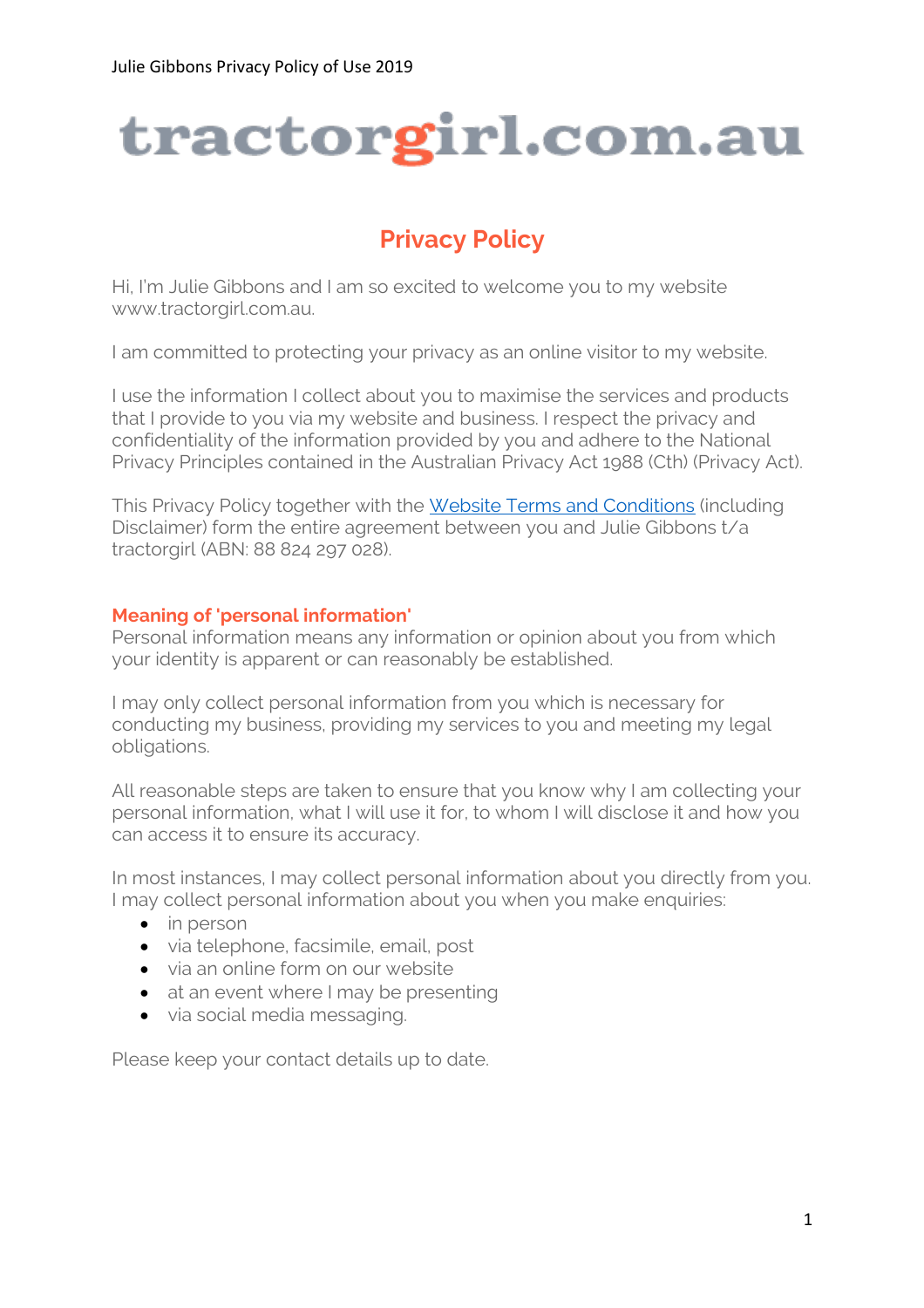# **Anonymity**

You have the option of whether to provide personal information or to remain anonymous. If you prefer that I do not collect your personal information, please do not submit or provide it.

Please note that I may not be able to fully provide our services to you or respond to you if you choose not to provide personal information.

# **Use and disclosure of your personal information**

I will use personal information about you only for the primary purpose for which I have collected it and related purposes, including:

- the provision of my professional services to you
- generating bills and reminder notices in relation to the services
- obtaining services from you
- responding to your enquiries
- providing you with news and publications, webinar and event invitations or other products or services that may interest you.

## **Accessing and correcting your personal information**

I will take reasonable steps to make sure that the personal information I collect, use or disclose is accurate, complete and up-to-date.

If you believe that the personal information Julie Gibbons holds about you is inaccurate, incomplete or not up-to-date, please contact me through the details provided below and I will take reasonable steps to amend the information. In certain circumstances and where permitted or required by the National Privacy Principles, I may refuse to provide access. If so, I will provide reasons for the refusal.

# **Testimonials**

If you provide Julie Gibbons with a testimonial, you give your consent for the use of your name, business and the year of service delivery to be displayed on the tractorgirl website or in my other marketing material, together with the content of the testimonial that you provide.

## **Indirect collection**

I use a customer relationship management system (Mailchimp) that automatically collects information from your publicly available profiles associated with the contact information that you provide to me. This can include your LinkedIn, Facebook, Twitter, Google+ and other social media profiles. I will only use that information to help me to communicate with you.

I also use Woo Commerce to collect personal information and financial information when making a purchase of any of my products or services on my website.